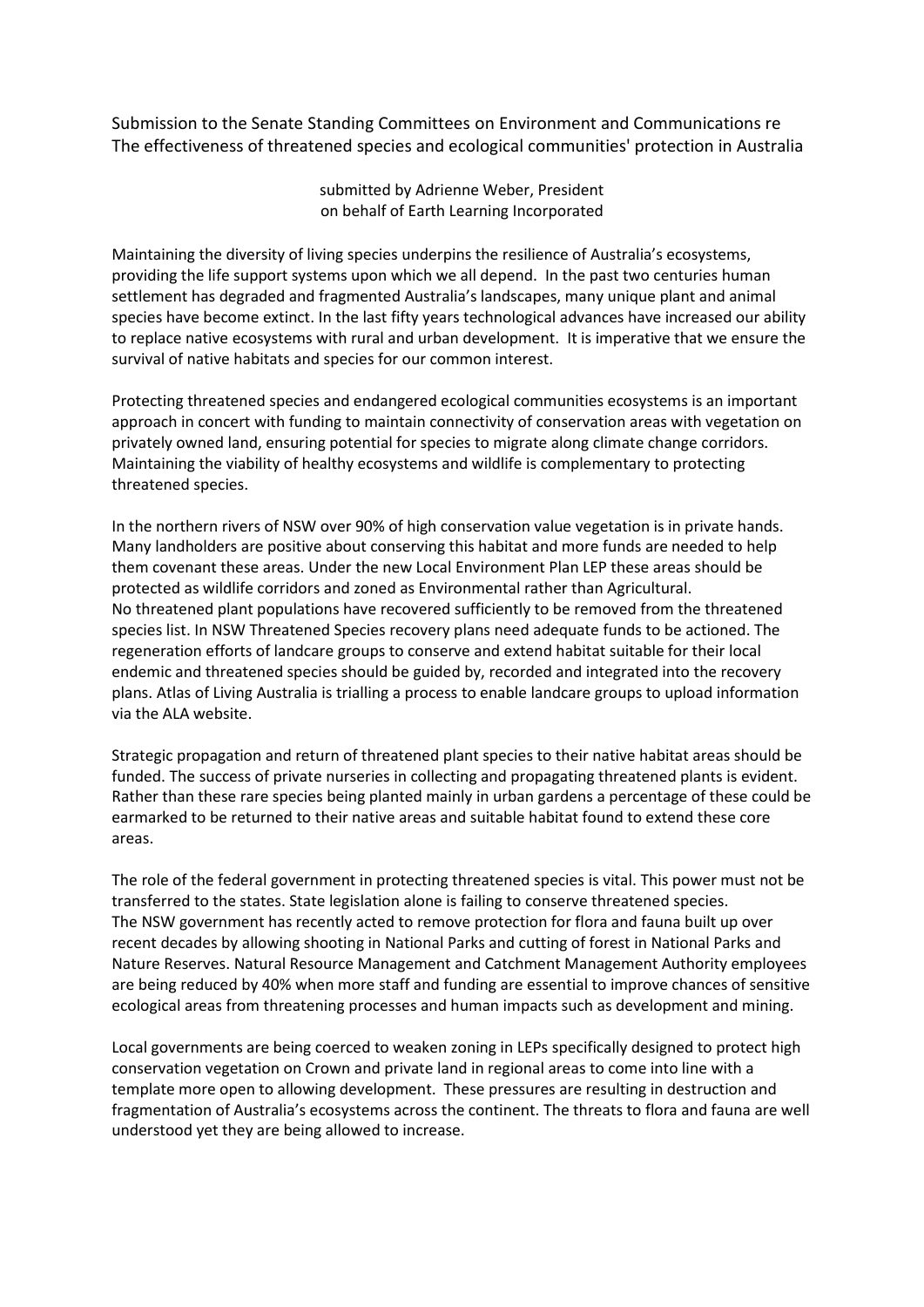It is imperative that the commonwealth government keep the legislative power available through the EPBC and increase funding to the Department of Environment and Heritage (DEH) for implementation of the Act. The EPBC Act is a strong legal instrument for protecting threatened species and ecological communities however its administration and implementation have numerous failings.

# **Threatened Ecological Communities**

- 1. Exactly what constitutes an ecological community is very poorly defined under the EPBC Act. The current EPBC definition is "ecological community means the extent in nature in the Australian jurisdiction of an assemblage of native species that: (a) inhabits a particular area in nature; and (b) meets the additional criteria specified in the regulations (if any) made for the purposes of this definition. The problem with "assemblages of native species that inhabits a particular area in nature" is that they come in all sizes and number of species, from the lichen on a single rock to all native ecosystems and species on the Australian continent. Currently both of these dramatic extremes would meet the EPBC definition of an ecological community provided that (b) the EPBC listing advice said it met the criteria. This is clearly a major problem currently no guidelines exist for acceptable spatial climatic and species variation within an Ecological Community and which successional stages with other ecological communities are included. For Example Littoral Rainforests and Coastal Vine Thickets of Eastern Australia is listed as a single ecological community covering 8 IBRA bioregions across 3000km and climates from monsoonal to temperate with few or no species shared between the northern and southern extent of the ecological community, this greatly hinders mapping, management and identification of the community. Currently such areas of littoral rainforest that are likely meet the criteria for the ecological community are still being cleared in Northern QLD because they are not mapped and are not recognised as the community. In contrast there are 5 separate EPBC listings for very similar cave root mat communities in 5 limestone caves in WA and these caves that are relatively spatially close to one another. And two different bluegrass grasslands both dominated by the same species of grass but one includes other temperate grasses and the other does not contain temperate grasses. Clearly the same criteria are not being applied to all ecological communities as such the littoral rainforests an coastal vine thickets ecological community should be split into at least three or up to eight separate ecological communities.
- 2. Too few ecological communities are listed (only 58 as of December 2012) while approximately 3000 ecological communities may be eligible for listing according to Australia's Terrestrial Biodiversity Audit. Additionally ecological communities or vegetation types listed as threatened by states are not automatically assessed for listing under the EPBC, there are approximately 800 such communities that could be listed. A framework for assessing the status of all ecological communities in Australia was being developed by DSEWPAC (Nicholson 2009) however this process was abandoned in favour of focusing on public nominations. It is an indicative fact that there is not a single ecological community currently listed under the EPBC act with a status of Vulnerable even though the criteria to list under this status are easier to meet than the endangered and critically endangered criteria, hence these ecological communities should be more numerous than endangered or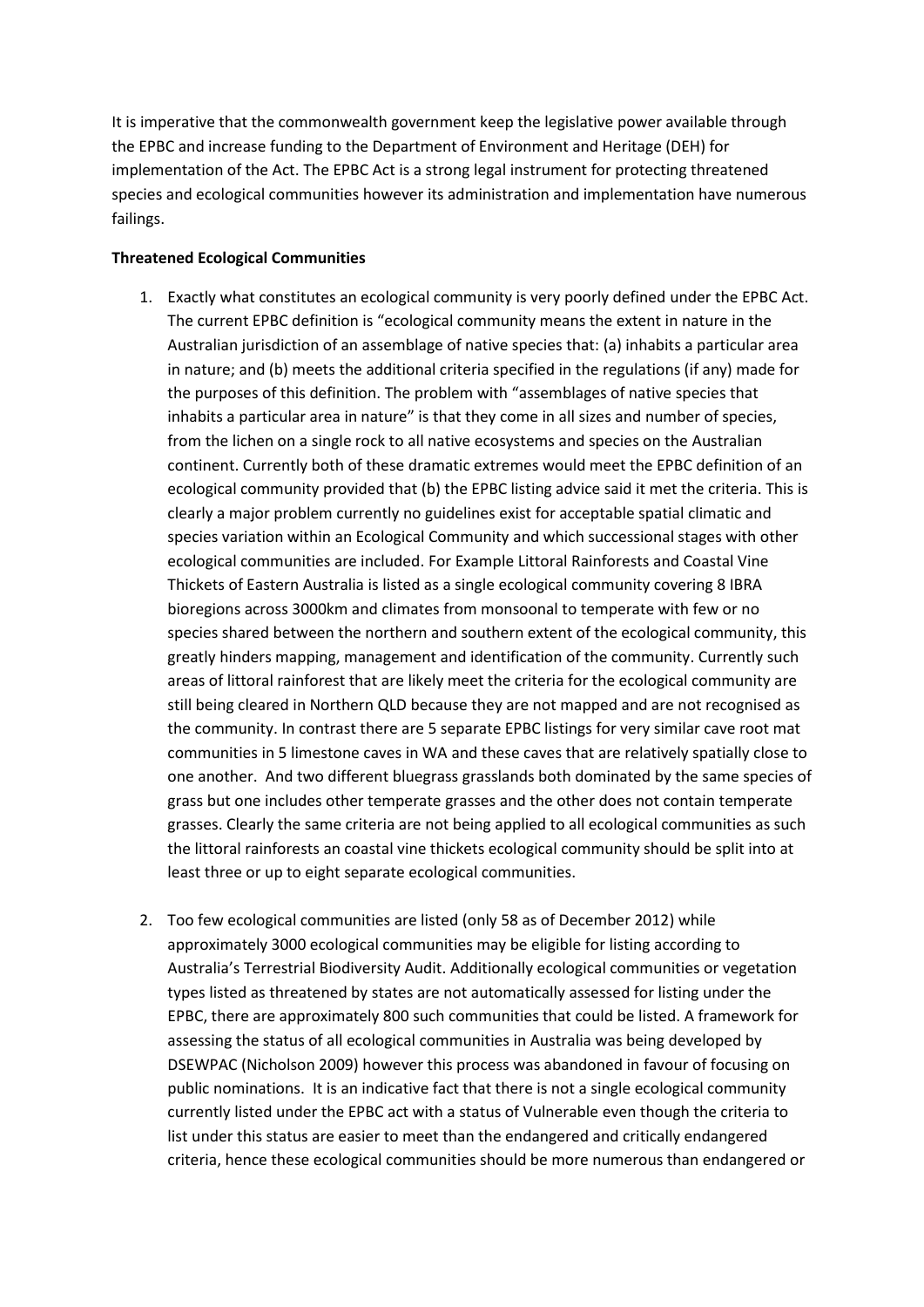critically endangered ecological communities, however none are listed because of lack of assessment.

- 3. Too few public nominations for ecological communities are received. Nomination of an ecological community is generally beyond the capacity and knowledge of most nongovernment organisations such as landcare groups and DSEWPAC has previously failed to supplement data provided in nominations to properly assess if an Ecological community is eligible for listing. An example includes the nomination for the Ooline *Cadellia pentastylis* dominated ecological community which is almost certainly threatened as the dominant species is EPBC listed yet instead of adding to the nomination by consulting experts in QLD the nomination was rejected because the nominators did not supply information for the extent of the community in QLD.
- 4. Too few recovery plans are developed for ecological communities and the development of these currently takes multiple years. There has been a move recently to contract the development of recovery plans to private sector consultants to aid cost effective and timely development of such plans and this is a positive step however universities could also develop recovery plans quickly and cost effectively. If recovery plans cannot be developed much faster and for less cost and actually recover the ecological community. It may be a better conservation outcome to initially focus on listing and protecting the hundreds or thousands of threatened ecological communities that are currently unlisted than to spend years and large amounts of money to develop recovery plans which may or may not actually recover the ecological communities.

## **Threatened Species**

1. Species listed in the states as threatened that are endemic to that state are not automatically nominated for assessment for listing under the EPBC Act. A tragic example is the tree *Clausena smyrelliana* it was discovered prior to 2000 however it was formally scientifically named in 2000 at which time the paper describing the species stated it was critically endangered and the total known global population was six (6) mature plants including 5 trees in Mon Repos Conservation Reserve. Due to delays and lack of a transparent system for updating threatened species lists by the QLD government it took almost 10 years to list this species as Endangered under the QLD Nature Conservation Act in December 2009. During the delay in state threatened listing five of the six known wild plants died. This species with one known living wild tree is still not listed under the EPBC Act. This is just one example there are likely to be examples of other species suffering similar fates. Of particular concern is the hundreds of species of terrestrial Orchids which are currently not EPBC listed and are likely to be threatened and may be listed under state legislation or may have no formal name and may be only known by orchid enthusiasts before the ecosystems they inhabit are destroyed for urban development or mining (Swarts and Dixon 2009). An example is Genoplesium (Corunastylis) sp. Raby Bay (J.Elsol AQ462423) is a small gound orchid which has only been collected once in 1976 near Moreton Bay. As of 2012 this species is not considered to be threatened under the QLD Nature Conservation Act or EPBC Act. Most of the species potential habitat has been cleared for residential development however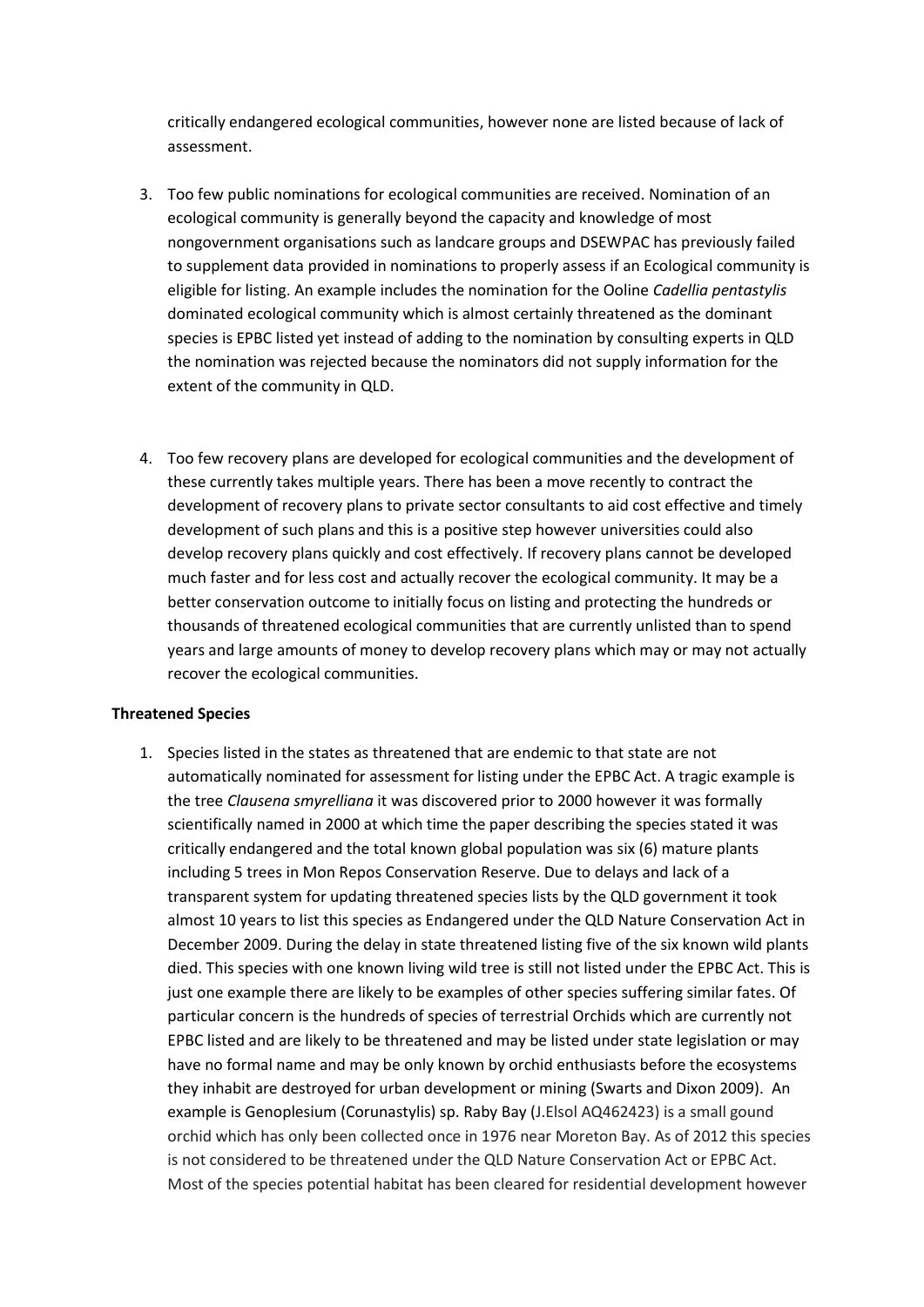some patches of habitat remain and it is not known if the species is extinct or extant. This is just one of hundreds of examples of terrestrial orchids in a similar predicament Australia wide.

- 2. Recovery plans are developed for too few threatened species and are poorly funded or implemented. No threatened flora species has actually been delisted from the EPBC Act threatened list due to implementation of recovery plans. A study by the University of Queensland (Taylor et al 2010) showed that the conservation status and decline or improvement of threatened species in Australia was not significantly different for species with or without recovery plans.
- 3. Activities such as land care projects and native nurseries that propagate threatened species could be utilised to aid recovery of threatened flora species. An example is *Diploglottis campbellii* an EPBC listed threatened rainforest tree. Thousands of plants of this species have been propagated by the native nursery industry and planted in private gardens as well as parks and landcare bush regeneration sites. Currently many recovery plans generally adopt a "hands off" approach to conservation for fear of inducing outbreeding depression, in effect they maintain a few remnant plants which may be suffering from inbreeding depression and slowly declining and do rarely plant propagated plants from nearby wild trees to increase genetic diversity and population size. Meanwhile landcare groups plant numerous individuals of unknown progeny and genetics in bush regeneration areas often far from where the seeds were collected.

## **Recommendations**

## **Threatened Ecological Communities**

1. Guidelines should be provided to define how an ecological community differs from other ecological systems with differing spatial scales and diversity of species. Examples of such ecological systems are (from large to small) biomes, broad vegetation groups, vegetation associations, regional ecosystems, species alliances and microhabitats (Benson 2008). All of the preceding concepts with wildly varying spatial scales are currently lumped into the uselessly broad definition of an ecological community under the EPBC Act. We recommend that a stricter definition of an ecological community be adopted to distinguish the concept from larger biomes and smaller vegetation associations and microhabitats. Guidelines should also be produced to account for the level of climatic variation permissible within one ecological community and the maximum dissimilarity of species assemblages from one part of the ecological community to another. After all if a site is spatially distant from and shares very few or no species in common with another site and has a different climate is it the same ecological community? Guidelines should be clearly provided for how to distinguish an ecological community from serial stages usually involved in fire regimes such as when does a an unburned eucalypt forest or woodland with rainforest species invading the subcanopy become a rainforest or when does a grassland with scattered trees become a woodland? In Queensland the regional ecosystem system (Sattler and Williams. 1999) provides a potential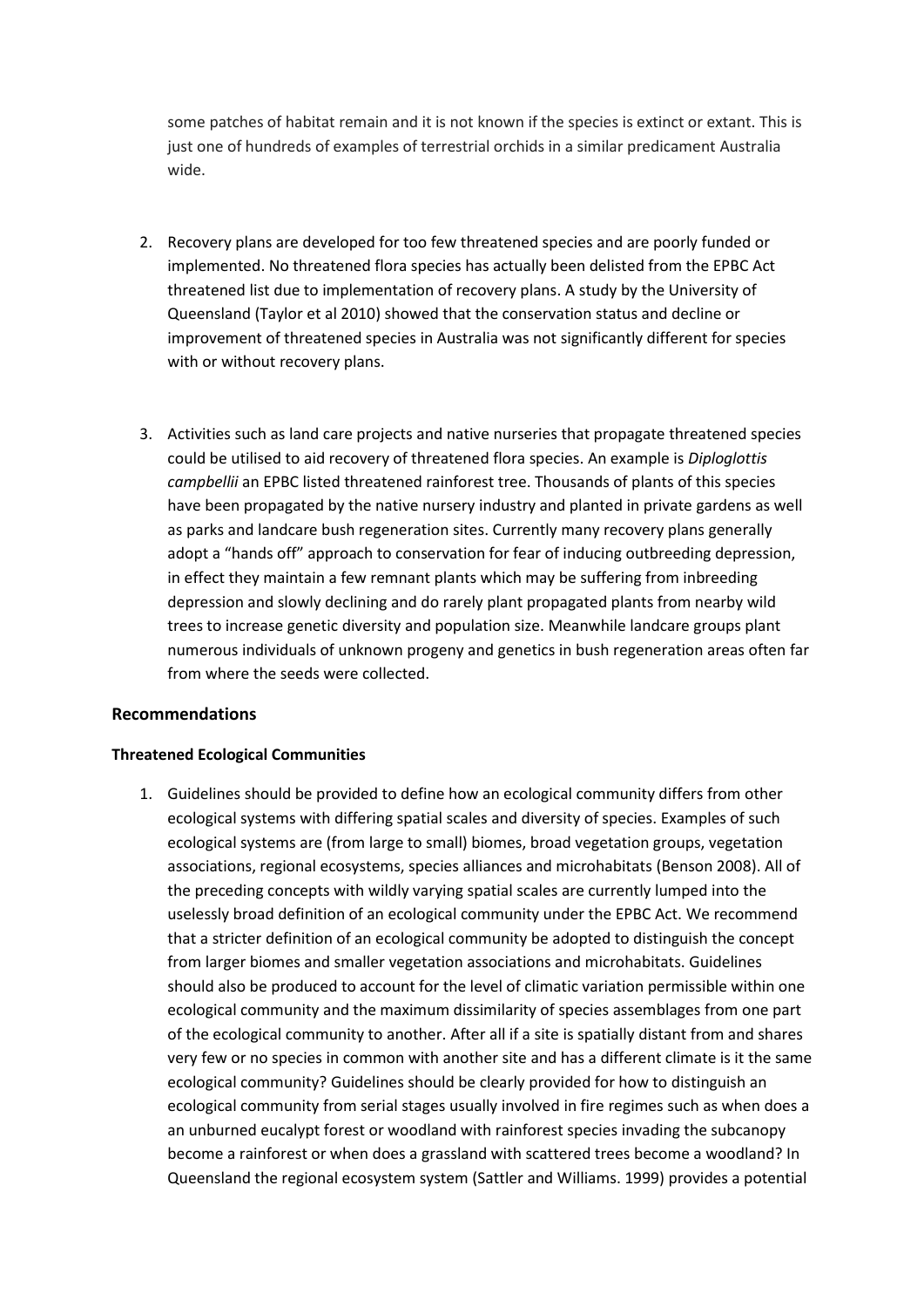solution called the ecological dominant layer whereby the layer of vegetation with the highest biomass is considered dominant so once the combined weight (biomass) of rainforest species growing up under a eucalypt forest exceeds that or the eucalypts then it is considered a rainforest.

The EPBC threatened species scientific committee published a paper titled "Ecological communities a way forward"(2004) has addressed some of these difficulties the recommendations of this paper should be adopted.

- 2. After a workable definition of an ecological community is established the listing of ecological communities should be done in a strategic manner spatially ecologically and climatically stratified by using survey gap analysis algorithms developed by Ferrier et al. (2005) and targeted towards the bioregions with the lowest levels of remnant vegetation highest diversity of vegetation communities and species and highest levels of threat (the Hotspots Methodology) Meyers et al.(2000) National state and local vegetation mapping could be utilised to derive a short list of candidate ecological communities which have a total extent of less than a certain threshold such as 10000ha or less than 10% or their estimated pre European extent remaining for candidate Endangered or Critically Endangered and less than 30% remaining for candidate vulnerable ecological communities. This candidate list could then be assessed in more detail to join similar vegetation map units into single ecological communities or split broader vegetation map units into multiple ecological communities as needed. Universities have both the capacity and knowledge to undertake such a study cost effectively while DESEWPAC lacks all of these and have failed to develop a framework previously so universities or private sector consultants should undertake the study.
- 3. Public nominations should be accepted even if the public individual or group cannot find all the information for the nomination. The onus to assess the status of the ecological community should be on DSEWPAC once it is nominated, to consult relevant experts and literature rather than placing the onus on the nominating public as at present. Nominations should be assessed every 3 months or 6 months instead of annually and similar to the NSW threatened species scientific committee the EPBC TSSC should post preliminary determinations online within 3-6 months of the nomination being received. The current 1-3 year timeframe for listings is unacceptable as identified by the EPBC Audit. The recommendations of the EPBC Audit with regards to reassessing nominations that were rejected because the nominator failed to consider the national extent of the ecological community should also be adopted.
- 4. We recommend that it may be better to spend funds and time listing the many currently unprotected and no less threatened new ecological communities rather than writing recovery plans for the currently protected ones. Once an adequate strategic assessment of all Australia's threatened ecological communities is completed then recovery plans should be developed if they can be shown to be cost effective and actually capable planning instruments for the use in recovering ecological communities which they currently are not.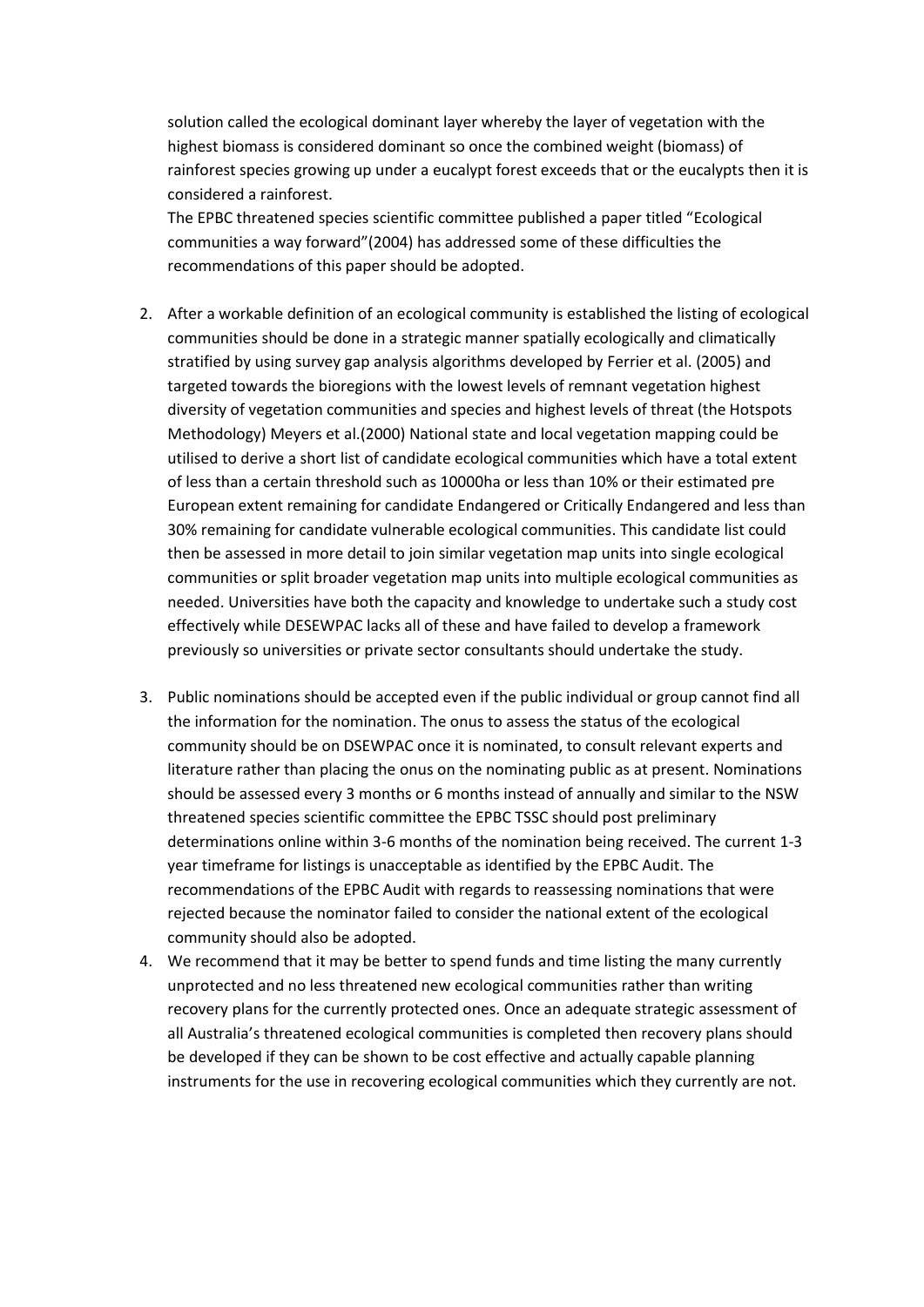#### **Threatened Ecological Communities**

- 1. Significant progress towards synchronising state and EPBC threatened species lists has been made however states particularly with pro development governments may not list species that are worthy of EPBC listing. We recommend that newly discovered and described species are preliminarily assessed for their conservation status as these species are likely to be of restricted distribution or the would have been discovered previously, many papers describing new species assess them against IUCN red list criteria and recommend a conservation status. Terrestrial orchids due to their high diversity and threat should be subject to a special assessment whereby species herbarium records are downloaded from Australia's virtual herbarium and the number of records for each and extent of occurrence is calculated so that the species with fewer than 10 herbarium specimens or less than 100km<sup>2</sup> of distribution could be shortlisted for EPBC nomination. A Data deficient status as per the IUCN red list could be added to the EPBC Act. To identify species that may be threatened but for which adequate information is lacking. Such a list could increase awareness and encourage people to gather and report information on such species.
- 2. Recovery plans for species should be developed as quickly and cost effectively as possible such as by using universities to develop them while prioritising species that are in the Critically Endangered category where recovery actions may make the difference between extinction and survival. Recovery plans and recovery funding should be overseen by an independent panel of experts that could allocate funding and audit recovery actions and monitor outcomes so that in the future we can only hope that the first flora or fauna species may actually be recovered and delisted from the EPBC list due to conservation actions. Synergies could be identified between recovery plans by using GIS to map species and identify sites where one action can benefit multiple species facing similar threats. Such actions save money by benefiting multiple species with the same funding and meaning that less sites need to be monitored and maintained.
- 3. Nurseries require permits to cultivated threatened species and if a condition of this permit was that a portion (10-20%) of the plants propagated were devoted to implementation the recovery plan for such species then species of threatened flora could actually reach sustainable populations in the wild and this species would possibly be able to be delisted. Inbreeding and outbreeding depression are a prime concern of recovery plans and these could be checked and audited by ensuring that the location and number of parent plants and the location of replanted seedlings is consistent with the maintenance of genetic diversity and the recovery plan. The guidelines for the translocation of threatened plants (Vallee et al 2004) should be included in such a plan.